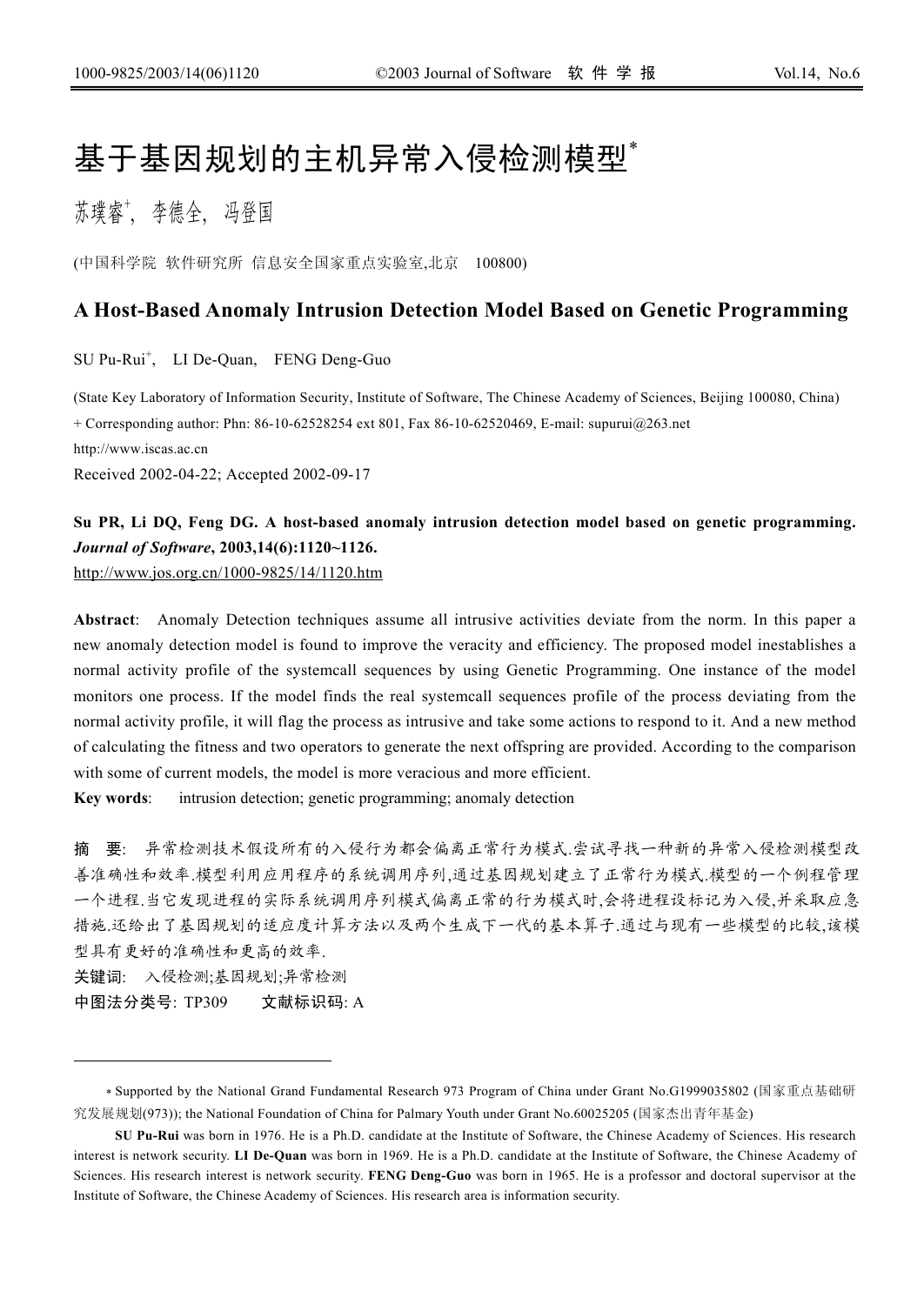The goal of an intrusion detection system (IDS) is to identify unauthorized use, misuse, and abuse of computer systems or networks by internal or external users in nearly real time. Host-based intrusion detection started in the early 1980s before networks were as prevalent, complex and interconnected as they are today. In this simpler environment, it was a common practice to review audit logs for suspicious activity. Today's host-based intrusion detection systems remain a powerful tool for understanding previous attacks and determining proper methods to defeat their future application. Most of the Host-based IDSes still use audit logs, but they are much more automated, having evolved sophisticated and responsive detection techniques<sup>[1]</sup>.

Anomaly Detection techniques assume all intrusive activities deviate from the norm. These tools typically establish a normal activity profile (a statistical model that contains metrics derived from system operation) and then maintain a current activity profile of a system $^{[2]}$ . Observed metrics that have a significant statistical deviation from the model are flagged as intrusive. When the two profiles vary by statistically significant amounts, an intrusion attempt is assumed.

In this paper, we introduce an anomaly host-based intrusion detection model based on Genetic Programming. It uses the systemcall sequence patterns to establish the normal activity profile, which is generated by the Genetic Programming algorithm according to the systemcall sequences of the application collected in absolutely secure environment. And It watches the real profile of the process. When it finds the real profile deviating from the norm, it flags the system as intrusive and takes some actions to response it.

The rest of the paper is organized as following. We begin with the introduction of the framework of the model. In section 2, we will discuss the data source of the intrusion detection model. And in section 3, we will describe some specifications of the pattern lib and Genetic Programming used to generate the pattern lib. In section 4, we will introduce the Analyzer and the Responsor. In section 5, we will discuss the related works. In section 6, we will finish with the conclusions and future work.

## **1 Framework of the Model**

Because of the prevalence of the network, the maximal menace to the system comes from the network. The daemon applications which provide the network service are the only way the attackers entering the host system. And most of the attacks can only be brought into effect by the process running in the target host. So the processes running in the host are the most important things we should protect.

The following anomaly intrusion detection model detects intrusions according to the systemcall sequences of the key processes running in the system, and one instance of the model monitor one process. The host-based anomaly intrusion detection model includes four parts:

The sensor, is responsible for collecting data, the systemcall sequence of the process, in nearly real time.

The pattern lib, is the normal activity profile of the process which consists of many pieces of systemcall sequences.

The analyzer, analyzes the data the sensor has collected and determines whether the system is being or will be attacked according to the pattern lib.

The reponsor, reports the alert message when the analyzer finds the clue of attack. And they are organized as the Fig.1.

The Sensor traces the process, and pushes the systemcall into the systemcall queue of the process in turn. Parallelly, the analyzer gets a systemcall sequence with the length of *L* to analyze, and the point of the queue increases one. The analyzer analyzes all the systemcall sequences according to the Pattern Lib, which defines the normal activity of the process. The algorithm the analyzer uses will be discussed in section 4. If the analyzer finds the clue of the attack, it sends the alert message to responsor, which is responsible for reporting the message to user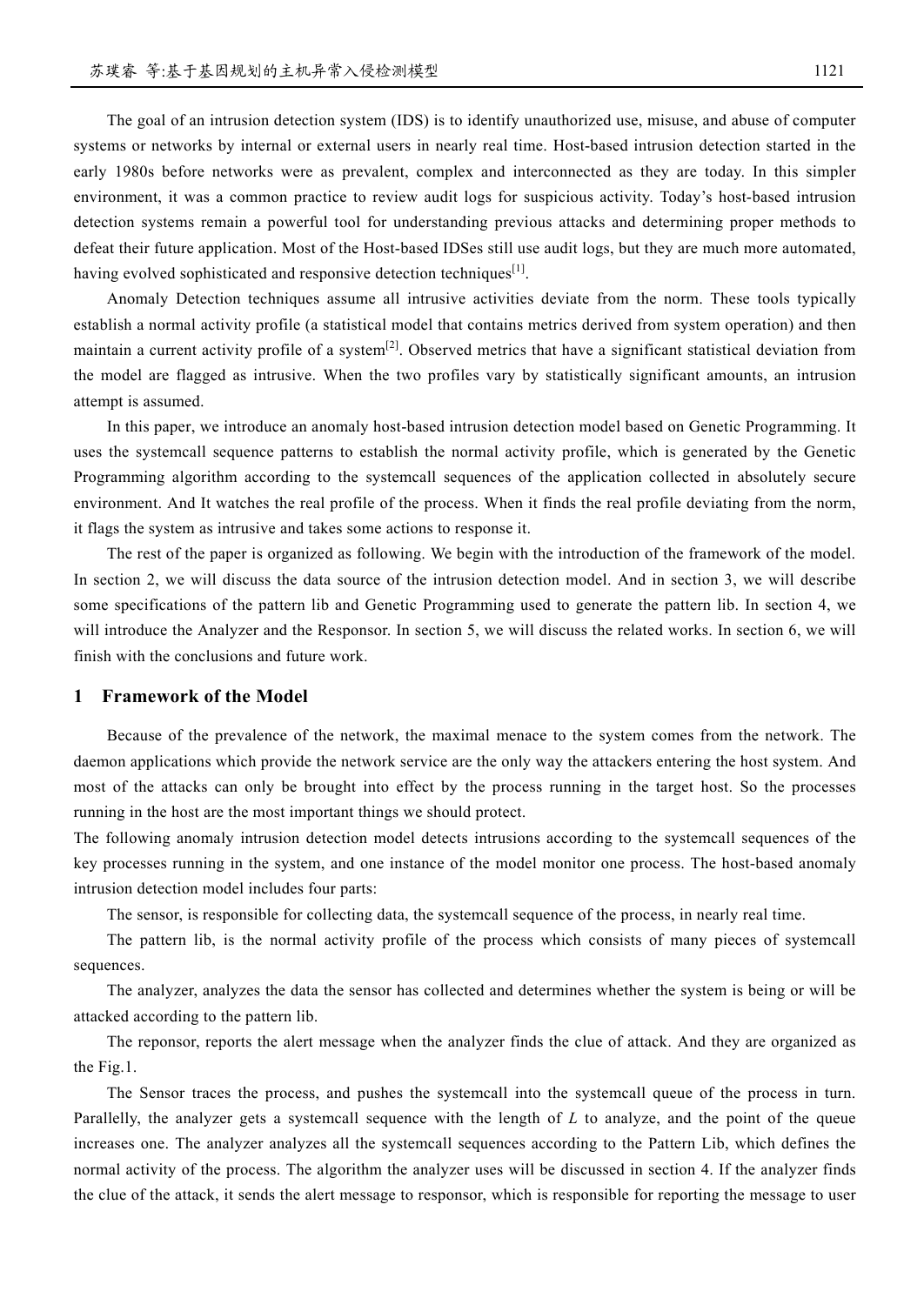### in user's favorite way.





## **2 The Data Source**

The Data Source is the most important thing for the intrusion detection system, which determines the performance of the system. The Data Source of the anomaly intrusion detection system should meet the following requirements:

It should not be too diverse. If the data source is too diverse, it's difficult for the system to define the normal or legal manner of the system. If the lib which defines the normal activity profile is too massive, it will decrease the performance of the intrusion detection system.

It can be used to represent the manner or state of the user or the system. The data source, which is not concerned with system activity and security should not be chosen.

It should be easy to collect. The data source which can be collected in near real time will be better The earlier we have collected the data source, the earlier we could find the attack.

It could not be too massive. If the data collected by the sensor in unit time is too massive, the intrusion detection system could not parse it effectively, and could not find the attack in time.

According the requirements, we choose the systemcall sequences of the process as the data source. The systemcall sequences have the following characteristic:

The systemcall sequence adequately represents the manner of the process, which is much better than the CPU usage, storage, and so on;

The set of the systemcall sequence of a application is limited compared with other data source, such as the traffic of the network. It is easier to define the normal manner by the sequence than others. And the size of the lib used to define normal manner will be much smaller than others.

The systemcall sequence could be collected almost in real time, so it is helpful for analyzer to find the attack in time. So, the systemcall sequence is a good data source for anomaly intrusion detection.

# **3 The Pattern Lib**

The Pattern Lib is an important part of the model, which defines the normal activity profile of the process. Whether the intrusion detection system is good depends much on whether the lib is exact and comprehensive. We use the systemcall sequences to construct the lib.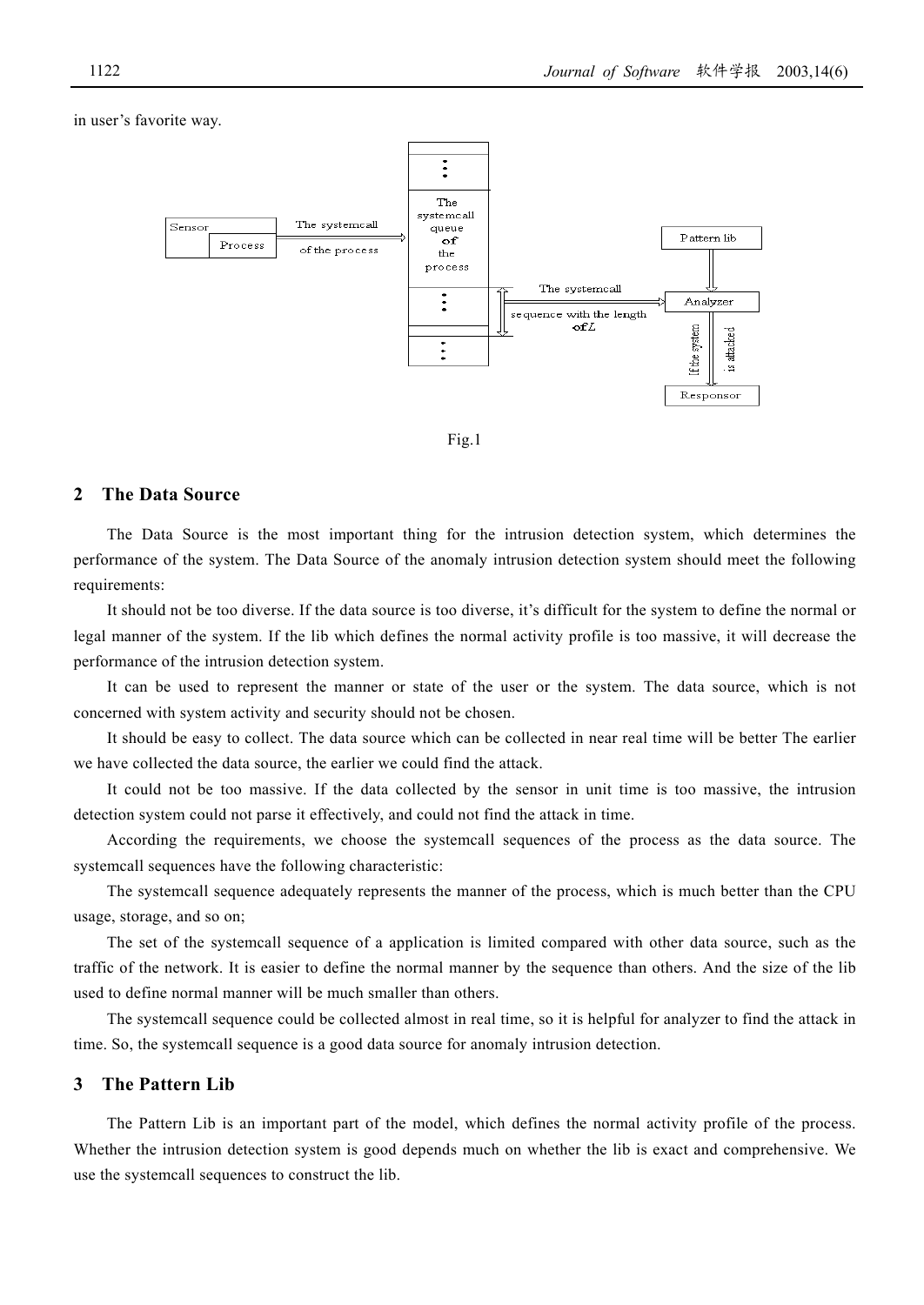In the Pattern Lib, each pattern is made up of systemcall numbers and wildcard characters, represented by number

–1, and the length of each pattern is *L*. In Linux, there are 250 systemcalls, numbered from 0 to 249.

In this paper, we introduce Genetic Programming<sup>[3]</sup> to generate the Pattern Lib. And the algorithm is illustrated in Fig.2. Before discussing the algorithm, we define some arguments:

 $N_s$  — the number of all the possible systemcalls; In Linux,  $N_s$ =250

 $A_L$  — the set of all the possible systemcall sequences with the length *L* 

 $S(Q)$  — the size of the set *Q*,

$$
S(A_L) = N_s^{\phantom{S}L}
$$

 $E(Pattern_i)$  — the numbers of the systemcall number in *Pattern<sub>i</sub>*, except the wildcard character; for example, If

*Patterni =* 23 24 \* 36 \* 39 40 33 32

Then

 $E(Patten_i) = 7$ 

 $M(Pattern<sub>i</sub>, Q)$  — the number of systemcall sequences in the set *Q* that matches the *Patterni*;

 $P(Patten_i, O)$  — the probability of *Pattern*<sub>i</sub> matching the systemcall sequeces in the set *O*;

 $P(Patten_i, Q) = M(Patten_i, Q)/S(Q);$ 

The algorithm is as following:

1) Generate a set of L-length systemcall sequences of the application, *T*. The set should be generated on the following conditions:

I) The environment that the application is running in is absolutely secure;

II) The application should execute all kinds of possible legal operations. The more comprehensive the possible legal operations are executed, the better the set *T* is.

2) Generate the Pattern Lib by Genetic Programming, which is explained as Fig.2.



Fig.2

I) Generate the initial pattern lib, which consists of the systemcall patterns generated randomly. Each pattern is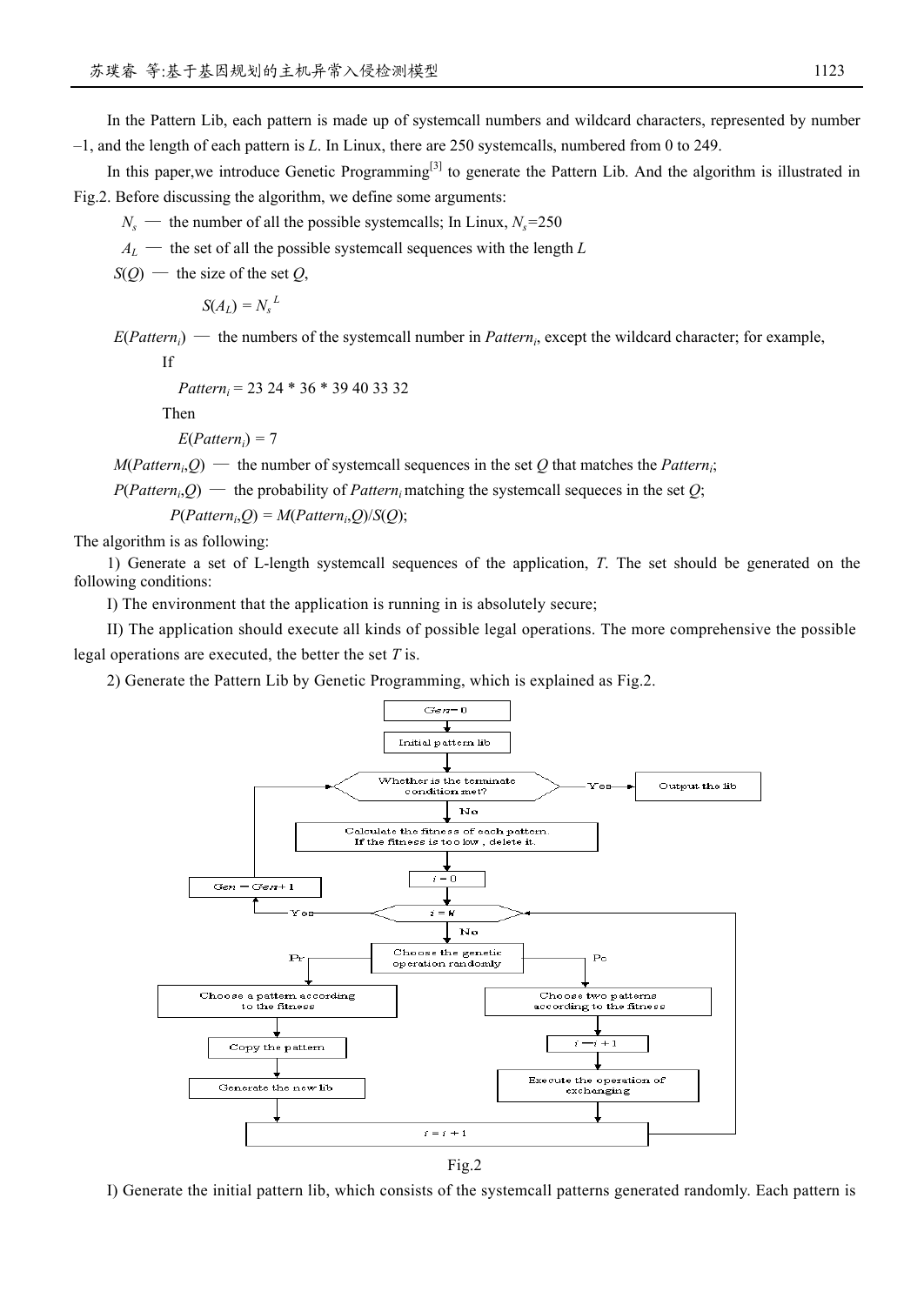made up of systemcall numbers and wildcard characters.

II) Calculate the fitness  $F_i$  of each element of the lib. The fitness  $F_i$  of *Pattern<sub>i</sub>* is calculated as following expression:

```
 Fi=P(Patterni,T)/P(Patterni,AL)
```
And

 $P(Patten_i, A) = M(Patten_i, A)/S(A_L)$  $=N_s^{L-E(Patten_i)}/S(A_L)$  $N_s^{L-E(Patten_i)-L}$  $=N_s^{-E(Patten_i)}$  *P*(*Patterni*,*T*)*=M*(*Patterni*,*T*)/*S*(*T*)

So

 $F_i = M(Pattern_i, T) / [S(T) * N_s - E(Pattern_i)]$ 

 $=M(Patten_i,T) * N_s^{E(Patten_i)}/S(T)$ 

If the fitness  $F_i$  is too little,  $F_i \leq f$ , we delete the *Pattern<sub>i</sub>* from the pattern lib.

III) Randomly choose one genetic operation from the following to generate the next offspring:

i) According to the fitness  $F_i$ , choose one element to copy as a element of the next offspring;

ii) According to the fitness  $F_i$ , choose two elements which exhange part of the sequence to generate the two new sequences of the next offspring. Just as following(all the systemcall sequence examples are collected from sendmail):

| $197 * 1259065 * 90197$ |  | exchange 197 * 125 90 5 197 192 3 3 |
|-------------------------|--|-------------------------------------|
| 192 3 6 * 5 197 192 3 3 |  | $1923 \quad 6* \quad 65*90197$      |

 The point *P* underlined is chosen randomly. And *P* should be greater than 1, because if *P=*1, the exchanging will generate two patterns same as chosen

There are two arguments *Pr* and *Pc*, to control the probability of the elements being chosen to execute i) or ii).

IV) Repeat II, III until the terminate condition is satisfied. For the terminate condition, there are two choices: The first is controlling the number of the offspring, Gen. If *Gen>=M*, the algorithm should be terminated; and the second, we can terminate the algorithm when the lib is in relative stabilization.

3) Clear up the lib. At last, we delete some patterns which are covered by others to increase the system performance. For example, in the following patterns:

221 \* 197 192 3 \* 91 13 221 221 197 192 3 \* 91 13

221 \* 197 192 3 6 91 13

The first pattern has included the other two patterns, so we delete the last two patterns.

#### **4 The Analyzer and Responsor**

The analyzer judges whether the process is attacked or not according to the queue of systemcalls and the pattern lib of the application. The algorithm is described as following:



If in the continuous *Cs* L-Sequences of systemcall, there are *l*min L-Sequences of systemcall not matching any pattern in the Pattern Lib, the analyzer concludes that the process is or will be attacked, and sends the alert message to the responsor.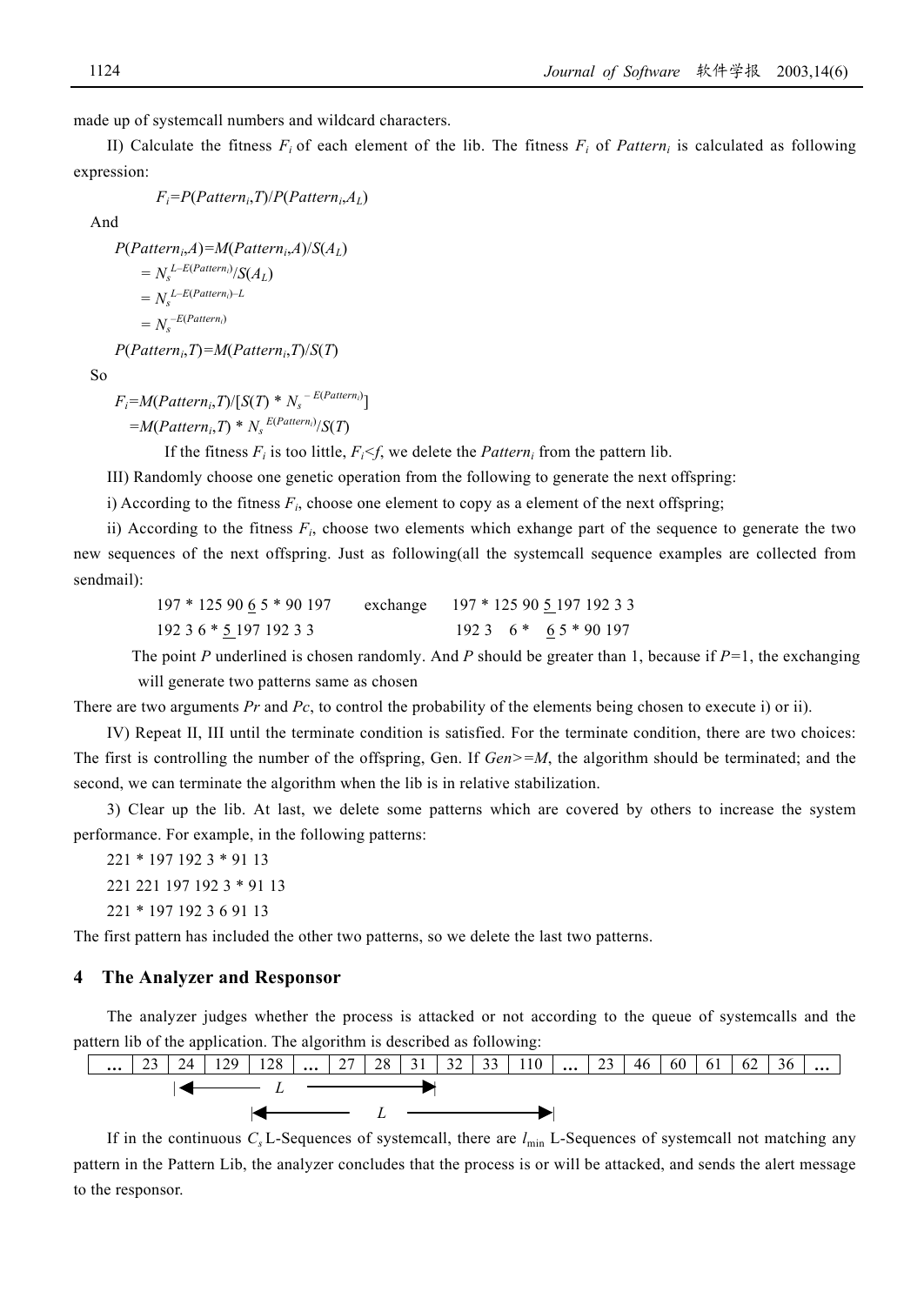The host is the best location to respond to any attacks. The reponsor of the host-based intrusion detection system has much more advantages than the network-based. The host-based IDS can get a fine granularity of information more easily than network-based, such as who is accessing the system and when the users log in and out of servers. It is appropriate for protecting an individual computer systems and the information it contains.

Because the host-based IDS can easily get the information of the user, the responsor can take some measures about the user to prevent the user's father attack. The network-based just can take some measures about the link which it finds suspicious. According the kinds of information and the alert message, the reponsor can choose one or more of the following operations:

- 1) Notify the administrator;
- 2) Terminate the process;
- 3) Set the user invalid and prevent the user from logging in
- 4) Delay, replace or abort the systemcall
- 5) Others

In the listed options, 4) is the especial response of the model using systemcall as the data source. Because it traces the systemcall of the process, it can control the systemcall entry and the return value. Then it can control the process's running.

## **5 Related Work**

With the network becoming more and more prevalent, many network intrusion detection systems come into being. Snort is a successful one of them<sup>[4]</sup>. It is a misuse network intrusion detection system which uses the pattern matching to find attack or attack intention. Now it also adopts some anomaly detection techniques to find the attacks, such as DOS, port scanning, and so on. It chooses the network traffic as the data source. But with the bandwidth increasing, Snort encounters its development bottleneck. Because of the detection algorithm, Snort could not be used to monitor the network with high bandwidth. In the model in this paper, the systemcall sequence is chosen as the data source, which is much less than the traffic of the network.

And it is another shortcoming of Snort that it cannot find the attack which is not known. The intrusion model in this paper finds the attack by analyzing the data according to the normal activity profile, so it can find all the attacks deviating from the normal activity profile, including known and unknown.

The model in this paper is motivated by the research of Stephanie Forrest<sup>[5~7]</sup>, in University of New Mexico. Forrest proposed and used a negative selection algorithm for various anomaly detection problems. The algorithm defines "self" by the pattern lib of normal activity profile. It generates many detectors which are patterns generated randomly and do not match any self pattern. And the detectors monitor the subsequent profiled patterns of the monitored system. During the monitoring stage, if a detector pattern matches any newly profiled pattern, it is considered that there is an anomaly in the monitored system. In the model in this paper, we use the Genetic Programming to generate the pattern lib. We introduce the wildcard in the pattern, decrease the number of the patterns, and improve the performance of the intrusion detection system.

Based on the Forrest's theory, Lee Wenke, in Columbia University, has brought forward a new detection model, which using Data Mining to generate the rules lib of the application's systemcalls<sup>[8,9]</sup>. In the model, the user should supply with a set of training data containing pre-labeled "normal" and "abnormal" sequences as training data. It applies the RIPPER, a rule learning program to the training data to induce the rule sets for normal and abnormal systemcall sequences. And then it uses a post-processing scheme to detect whether a given trace based on the RIPPER predications of its constituent sequences. In the Lee Wenke's Data Mining Model, we have to prepare many pre-labeled "normal" and "abnormal" sequences as training data. The more comprehensive the training data are, the